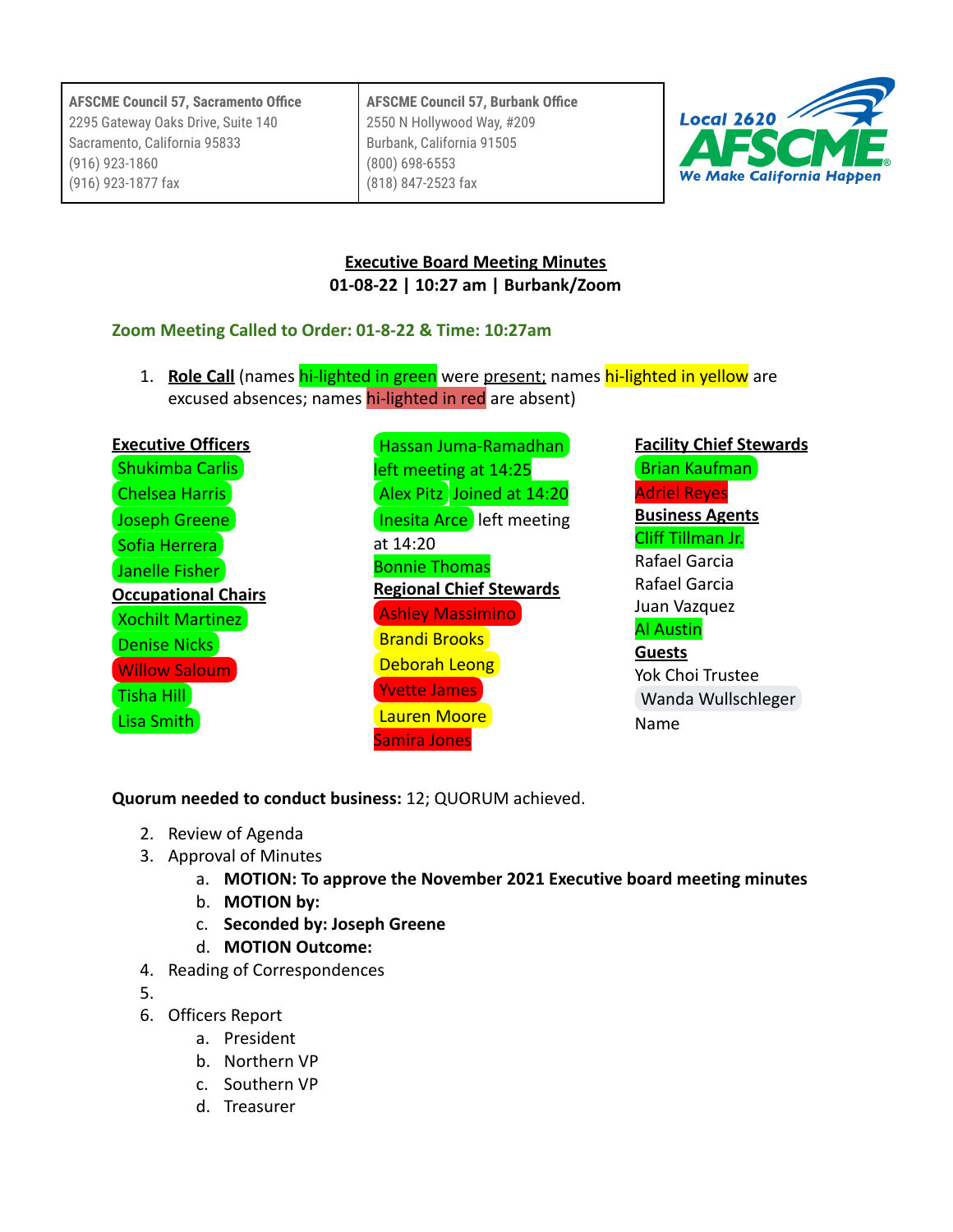**AFSCME Council 57, Burbank Office** 2550 N Hollywood Way, #209 Burbank, California 91505 (800) 698-6553 (818) 847-2523 fax



- e. Secretary
- 7. Staff Reports
	- a. Senior Business Agent
	- b. Administrative Operations
- 8. Old Business
	- a. All items listed below will be moved to the January 2022 Executive Board Meeting:
		- i. Occupational Committee Updates on ideas for the Large Occupational Meeting coming up in January, meetings scheduled, etc. (Occ. Chairs/Group)
		- ii. Reminder to RCs, FCs, OCs submission of proposed strategic plan and budget are due the first quarter of the year, per the constitution. If anyone needs assistance please reach out to Chelsea for assistance. (Requested by Chelsea Harris; presented by Chelsea Harris)
		- iii. To address the issue of EB burnout (requested by Alex Pitz; presented by Alex Pitz) \*\*\*This item was skipped due to Alex Pitz not being present at the time the item was discussed
			- 1. **MOTION:** To move all EB Meetings to Fridays instead of Saturdays
			- 2. **MOTION by:** Alex Pitz
			- 3. **Seconded by:**
			- 4. **MOTION Outcome:**
			- 5. **MOTION:** Motion to meet and confer with the State about reducing EB Member workloads
			- 6. **MOTION by:** Alex Pitz
			- 7. **Seconded by:**
			- 8. **MOTION Outcome:**
			- 9. **MOTION:** To move all EB Meetings to Fridays instead of Saturdays
			- 10. **MOTION by:** Tisha
			- 11. **Seconded by:**
			- 12. **MOTION Outcome:**
		- iv. [https://www.seiu1000.org/post/union-wins-discipline-protection-vaccine](https://www.seiu1000.org/post/union-wins-discipline-protection-vaccine-verification-battle) [-verification-battle](https://www.seiu1000.org/post/union-wins-discipline-protection-vaccine-verification-battle) (Alex Pitz/Group Discussion) "I saw this posted today and though we should discuss. If I'm not misunderstanding it looks like they are also still going to be negotiating over impacts of a vaccine mandate, like us, but they've secured protections for workers in the meantime." - per Alex via email
		- v. Judicial Panel Decisions/Status Update (Group Discussion)
		- vi. JP 21-20 Nicks v Harris
		- vii. JP 21-39 Nicks v Harris et al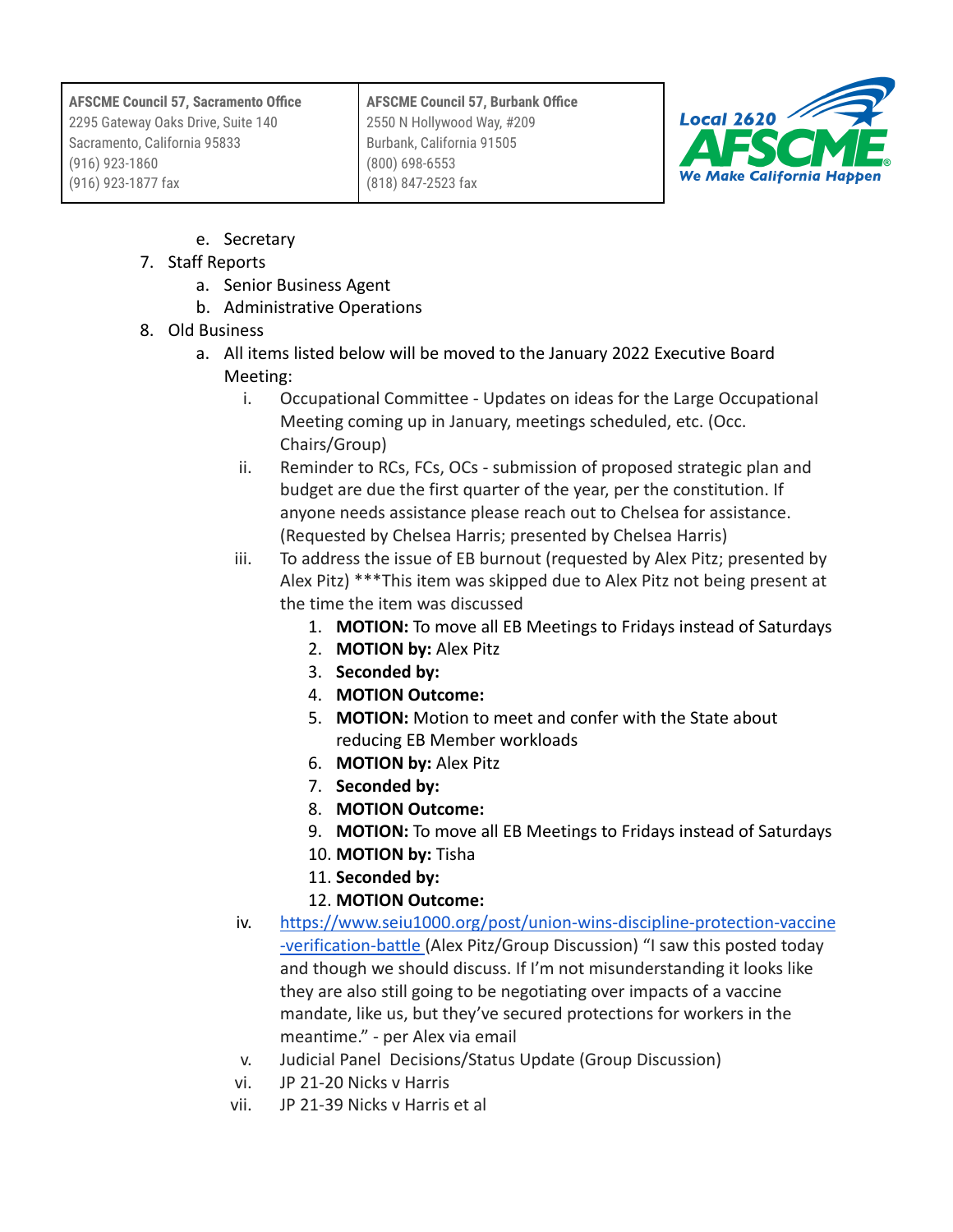| <b>AFSCME Council 57, Sacramento Office</b>                        | <b>AFSCME Council 57, Burbank Office</b>                | $\frac{1}{2620}$                 |
|--------------------------------------------------------------------|---------------------------------------------------------|----------------------------------|
| 2295 Gateway Oaks Drive, Suite 140<br>Sacramento, California 95833 | 2550 N Hollywood Way, #209<br>Burbank, California 91505 | <b>AFSCME</b>                    |
| $(916)$ 923-1860                                                   | $(800)$ 698-6553                                        |                                  |
| (916) 923-1877 fax                                                 | (818) 847-2523 fax                                      | <b>We Make California Happen</b> |

- b. Vaccine Mandate (Group Discussion)
- c. Board Reports that were not reported on at the previous executive board meeting
	- i. Occupational Chairs/Regional Chief Stewards/Facility Chief Stewards
- 9. New Business
	- a. Extended Union Leave for the Treasurer (Sophia Herrera/Group Discussion)
	- b. Creation COVID-19 Safety Policy (Janelle Fisher/Group Discussion)
	- c. Member Appreciation (Group Discussion)
	- d. American Rescue Plan Act Premium Pay (Group Discussion)
	- e. Denise Nicks Steward Recertification (Denise Nicks/Group Discussion)
	- f. 2022 AFSCME Local 2620 Convention (Group Discussion) \*\*Denise Nicks retracted this agenda item\*\*
	- g. Discussion regarding TA's (Group Discussion)
	- h. All items listed below will be moved to the January 2022 Executive Board Meeting:
		- i. Occupational Committee Updates on ideas for the Large Occupational Meeting coming up in January, meetings scheduled, etc. (Occ. Chairs/Group)
		- ii. Reminder to RCs, FCs, OCs submission of proposed strategic plan and budget are due the first quarter of the year, per the constitution. If anyone needs assistance please reach out to Chelsea for assistance. (Requested by Chelsea Harris; presented by Chelsea Harris)
		- iii. To address the issue of EB burnout (requested by Alex Pitz; presented by Alex Pitz)
			- 1. **MOTION:** To move all EB Meetings to Fridays instead of Saturdays
			- 2. **MOTION by:** Alex Pitz
			- 3. **Seconded by:**
			- 4. **MOTION Outcome:**
			- 5. **MOTION:** Motion to meet and confer with the State about reducing EB Member workloads
			- 6. **MOTION by:** Alex Pitz
			- 7. **Seconded by:**
			- 8. **MOTION Outcome:**
			- 9. **MOTION:** To move all EB Meetings to Fridays instead of Saturdays
			- 10. **MOTION by:** Tisha
			- 11. **Seconded by:**
			- 12. **MOTION Outcome:**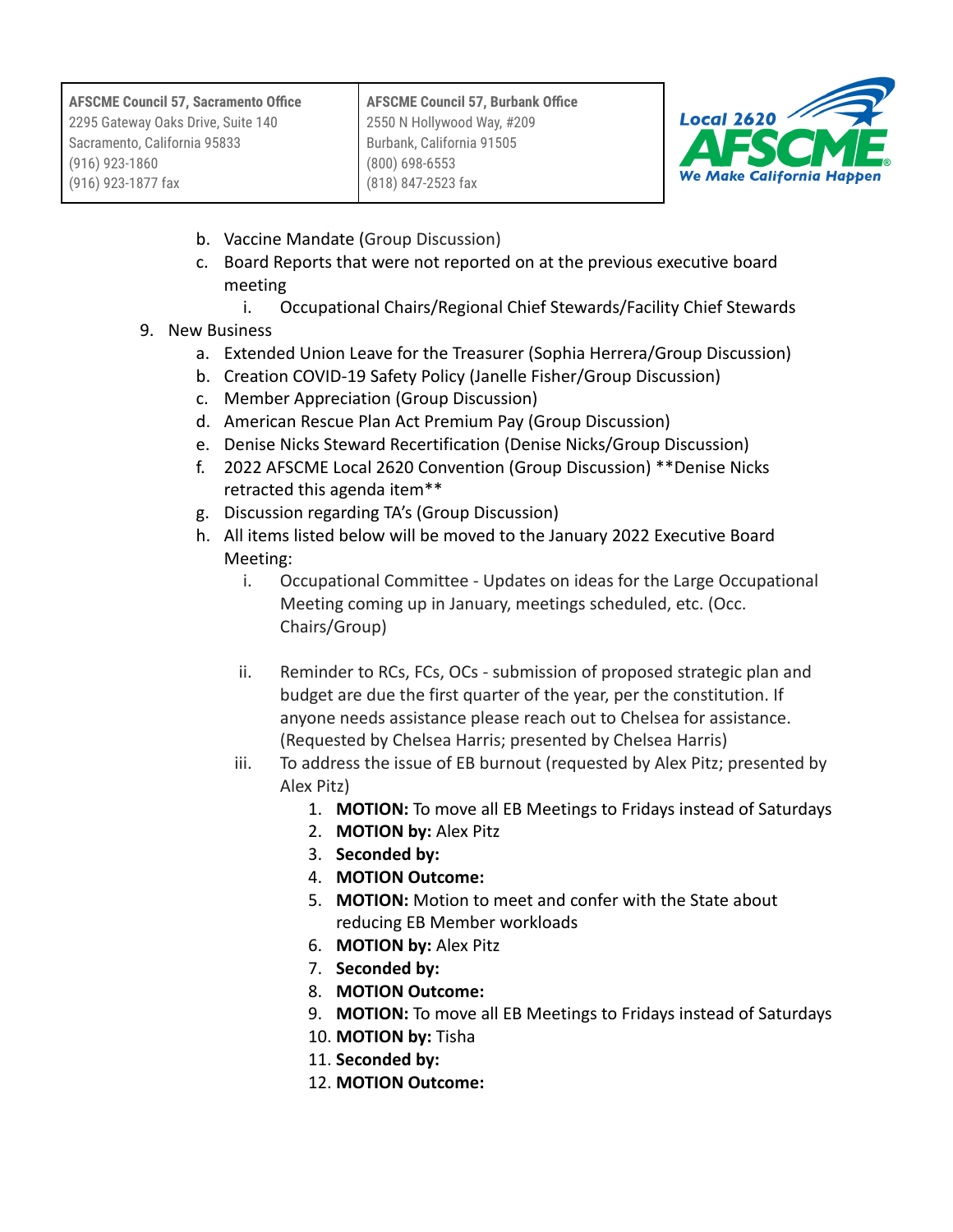**AFSCME Council 57, Burbank Office** 2550 N Hollywood Way, #209 Burbank, California 91505 (800) 698-6553 (818) 847-2523 fax



- iv. [https://www.seiu1000.org/post/union-wins-discipline-protection-vaccine](https://www.seiu1000.org/post/union-wins-discipline-protection-vaccine-verification-battle) [-verification-battle](https://www.seiu1000.org/post/union-wins-discipline-protection-vaccine-verification-battle) (Alex Pitz/Group Discussion) "I saw this posted today and though we should discuss. If I'm not misunderstanding it looks like they are also still going to be negotiating over impacts of a vaccine mandate, like us, but they've secured protections for workers in the meantime." - per Alex via email
- v. Judicial Panel Decisions/Status Update (Group Discussion)
- vi. JP 21-20 Nicks v Harris
- vii. JP 21-39 Nicks v Harris et al
- b. Vaccine Mandate (Ashley Massimiono/Group Discussion)
- c. Board Reports that were not reported on at the previous executive board meeting
	- i. Occupational Chairs/Regional Chief Stewards/Facility Chief Stewards
- 10. New Business
	- a. Member Appreciation (Group Discussion)
	- b. American Rescue Plan Act Premium Pay (Group Discussion)
	- c. Denise Nicks Steward Recertification (Denise Nicks/Group Discussion)
	- d. Board Reports
		- i. Occupational Chairs
			- 1. State Psychologist (SPOC)
			- 2. Vocational Rehabilitation (VROC)
			- 3. Rehabilitation Therapist (RTOC)
			- 4. Social Worker (SWOC)
		- ii. Regional Chief Stewards:
			- 1. Region I (Vacant)
			- 2. Region II (Vacant)
			- 3. Region III (Vacant)
			- 4. Region IV (Vacant)
			- 5. Region V
			- 6. Region VI
			- 7. Region VII
			- 8. Region VIII (Vacant)
			- 9. Region IX
			- 10. Region X
			- 11. Region XI
		- iii. Facility Chief Stewards
			- 1. DSH-Atascadero (Vacant)
			- 2. DSH-Coalinga -
			- 3. DSH-Metropolitan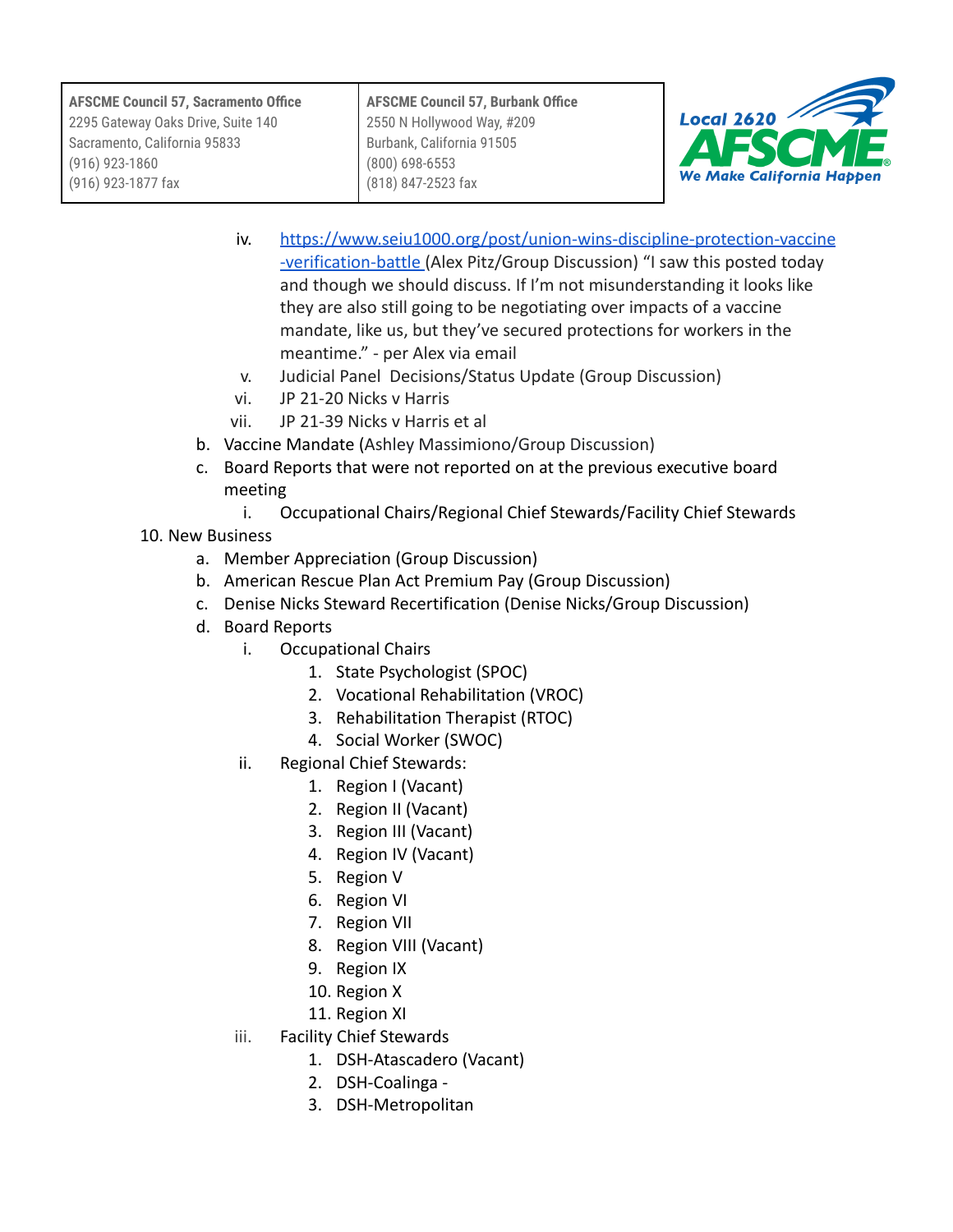**AFSCME Council 57, Sacramento Office** 2295 Gateway Oaks Drive, Suite 140 Sacramento, California 95833 (916) 923-1860 (916) 923-1877 fax **AFSCME Council 57, Burbank Office** 2550 N Hollywood Way, #209 Burbank, California 91505 (800) 698-6553 (818) 847-2523 fax



- 4. DSH-Napa (Vacant)
- 5. DSH-Patton (Vacant)
- 6. Porterville Developmental Center (Vacant)
- 11. Committee Reports
- 12. Regular Session from 2:16-15:51
- 13. Closed Session 14:22-15:51
- 14. **Adjournment Time & 01/08/22 15:51**

## **MOTIONS**

**1. Motion: to approve the 01/08/22 executive board meeting agenda**

**MOTION by: Joseph Greene**

**Seconded by: Chelsea Harris**

**[Wanda Wullschleger](mailto:wandaelainertc@gmail.com) wants to move the item regarding the trustees audit to after the portion of the agenda that includes the reading of official correspondence. Chelsea Harris requested item 5.A1 regarding the convention committee from the agenda. Add the discussion of TA's to new business**

**MOTION Outcome: No opposition, 1 abstain.**

**2. Motion: To end the current discussion**

**MOTION by: Joseph Greene**

**Seconded by: Janelle Fisher**

**MOTION Outcome: Motion Carries**

**3. Motion: Refer the creation of the COVID-19 safety policy to the policy committee and that this is an urgent request**

**MOTION by: Joseph Greene**

**Seconded by: Chelsea Harris \*\*\*made an amendment a policy committee meeting must be scheduled by January 31, 2022.**

**MOTION Outcome: Passes by consensus**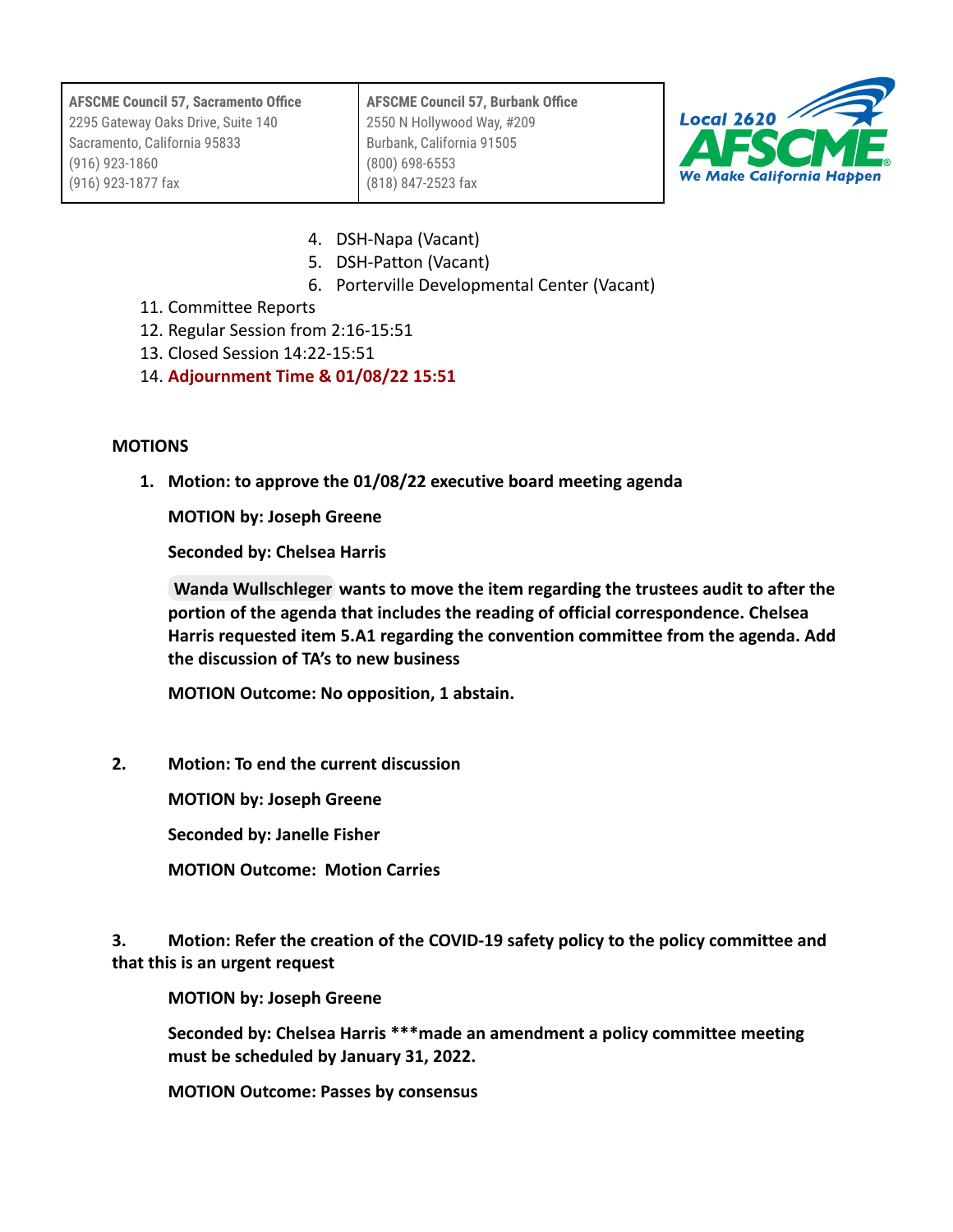**AFSCME Council 57, Burbank Office** 2550 N Hollywood Way, #209 Burbank, California 91505 (800) 698-6553 (818) 847-2523 fax



**4. Motion: A policy committee meeting must be scheduled by January 31, 2022.**

**MOTION by: Chelsea Harris Seconded by: Joseph Greene MOTION Outcome: Passes by consensus**

**5. Motion: Adopt the tentative covid-19 policy as emailed by Janelle Fisher until the executive board passes final policy including the amendment of the Rapid Antigen Test**

**MOTION by: Chelsea Harris**

**Seconded by: Janelle Fisher \*\* Amends the motion to include the use of Rapid Antigen Tests**

**MOTION Outcome: Passed by consensus**

**6. Motion: To amend motion #5, the tentative covid-19 policy as emailed by Janelle Fisher to include the use of Rapid Antigen Tests**

**MOTION by: Janelle Fisher**

**Seconded by: Chelsea Harris**

**MOTION Outcome: Passed by consensus**

**7. Motion: The union pays for rapid antigen tests for those members that come to in person union meetings**

**MOTION by: [Brian Kaufman](mailto:brian.kaufman@afscmelocal2620.org)**

**Seconded by: Lisa Smith**

**MOTION Outcome:**

**8. Motion: To postpone motion #7 until the next executive board meeting**